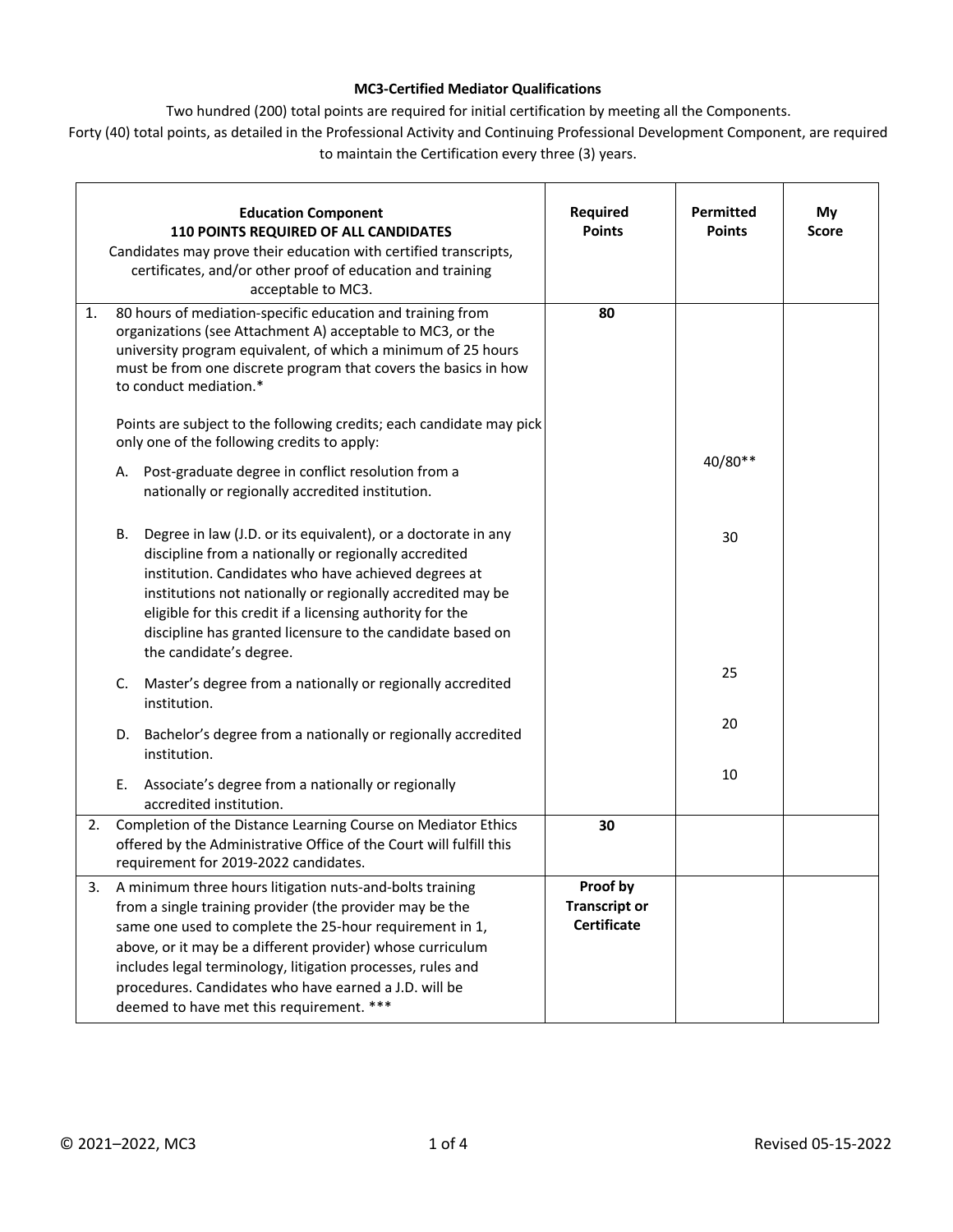\*Candidates will be required to affirm under penalty of perjury that their mediator education and training included a minimum of 10 hours of mediation role plays and simulations, as well as the Core Content that has been identified by MC3. Candidates who have met the requirements established by the Judicial Council of Virginia to receive referrals will be deemed to have met the minimum 25-hour requirement of a discrete program that covers the basics of how to conduct a mediation.

\*\*Two (2) semester unit or three (3) quarter unit or greater college or university courses and programs that cover the basics in how to conduct a mediation demonstrate through syllabi or other submitted evidence may receive the full 80-hour credit.

\*\*\*Candidates will be exempt from the litigation nuts and bolts training requirement by 1) showing completion of at least 10 adjudicated, civil limited or unlimited jurisdiction litigated cases with the exception of civil harassment or unlawful detainer cases or 2) completion of an American Bar Association approved Paralegal Studies program by submitting certificate of completion. Candidates will be required to affirm to the mediations under the penalty of perjury.

Comments: Candidates who meet the 80-hour requirement of 1.A. will not have to complete any additional mediation-specific training to satisfy this Component. Candidates who meet the requirement of 1.B. will still need to complete an additional 50 hours of mediation specific training to satisfy this Component. Candidates who meet the requirement of 1.C. will still need to complete an additional 55 hours of mediation specific training to satisfy this Component.

Core Content for Courses and Programs Covering the Basics in how to Conduct a Mediation

- (1) The structure, design, practice, and theory of dispute resolution proceedings and services, including the varying roles, functions and responsibilities of neutral persons, and the distinction between binding and non-binding processes;
- (2) Intake and convening skills, including agreements to mediate, and preparing parties and their counsel for mediation;
- (3) Mediation theories and styles, including evaluative, facilitative and transformative models, assessing risks and advantages of models; matching models to contexts and parties;
- (4) Communication skills and techniques, including developing opening statements, building trust, gathering facts, framing issues, taking notes, agenda setting, empowerment tactics, effective listening, framing, and clarification skills. Face-to-face as well as over-the-telephone communication skills shall be addressed;
- (5) Managing challenges in dealing with different cultures, gender differences, language barriers, and other unique situations;
- (6) Problem identification and disagreement management skills, including instruction in the establishment of priorities and areas of agreement and disagreement; and
- (7) Techniques for achieving agreement or settlement, including instruction in creating a climate conducive to resolution, identifying options, understanding BATNA, facilitating negotiations, methods for breaking impasse, reaching consensus, and working toward agreement and drafting of settlement agreements.
- (8) Ethics shall include party self-determination and the necessity of the voluntary and consensual nature of a disputant's participation in any dispute resolution proceedings; mediation confidentiality; and ABA/ACR/AAA Model Standards of Conduct for Mediators.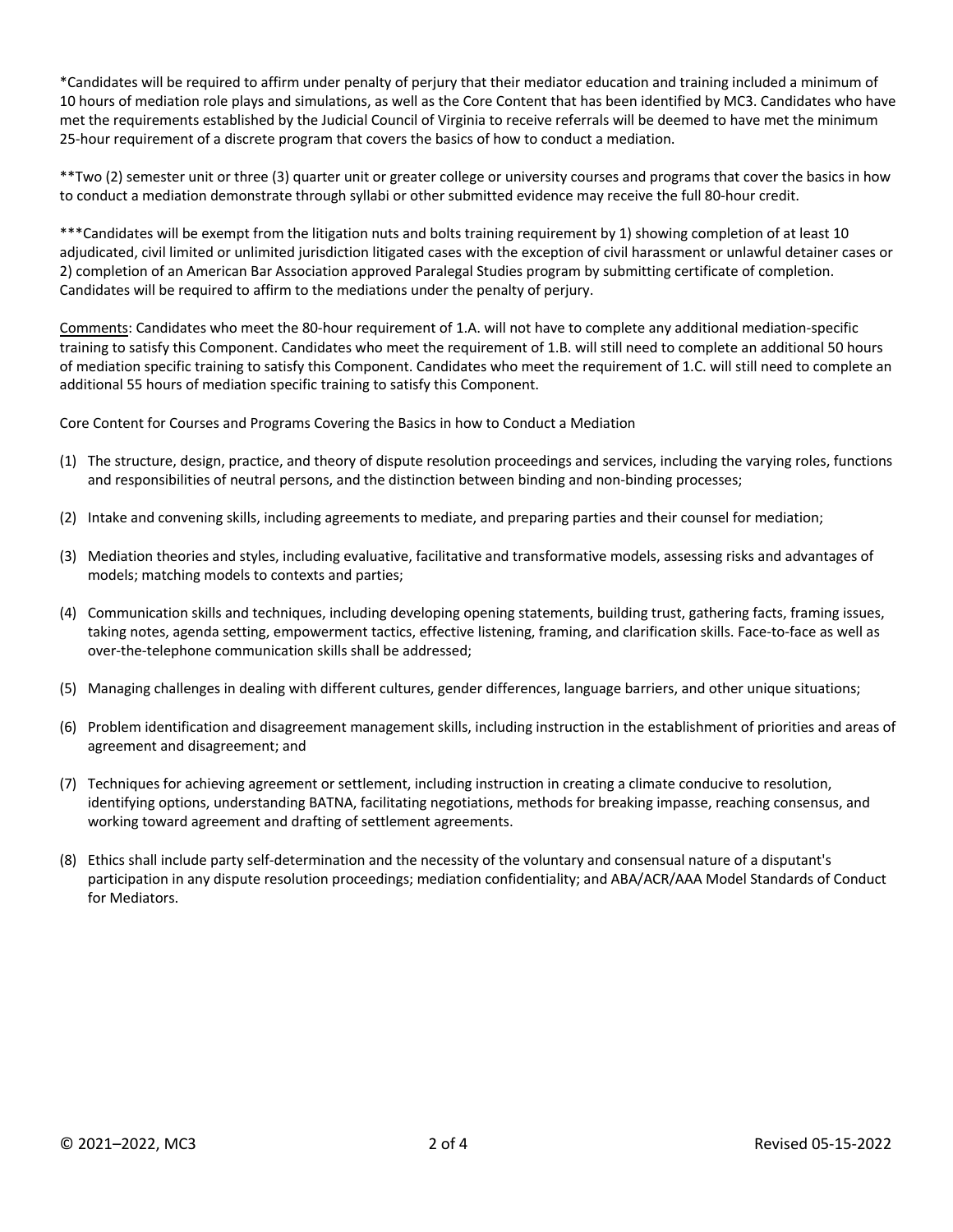|    | <b>Mediation Experience Component</b><br>50 POINTS REQUIRED OF ALL CANDIDATES<br>Activities must have been completed in the five years<br>immediately prior to applying for the certificate                                                                                                                                                                                                                                                                                                                                                                                                                                                                                                      | <b>Required</b><br><b>Points</b> | <b>Permitted</b><br><b>Points</b>             | <b>My Score</b> |
|----|--------------------------------------------------------------------------------------------------------------------------------------------------------------------------------------------------------------------------------------------------------------------------------------------------------------------------------------------------------------------------------------------------------------------------------------------------------------------------------------------------------------------------------------------------------------------------------------------------------------------------------------------------------------------------------------------------|----------------------------------|-----------------------------------------------|-----------------|
| 1. | Proof of mediations (minimum 10 cases mediated or co-<br>mediated, 1 point per hour mediated; 1/2 point per hour in co-<br>mediation). Maximum 50 points. Candidates must attach a list<br>of cases and will be asked to provide detail on their role in the<br>mediation, and the dates and length of time of those cases.<br>Candidates will be required to affirm to the mediations under<br>the penalty of perjury.                                                                                                                                                                                                                                                                          |                                  | Maximum 50<br>points/<br>Minimum<br>30 points |                 |
| 2. | Mediation support and/or ancillary activities, acceptable to the<br>MC3, with a mediation provider organization (1 point per 2<br>hours). Such support roles may include, but are not limited to,<br>mediation observations, case management, case intake or<br>convening, facilitations, conciliations, mentoring, and peer<br>mediation. Purely administrative task (clerical tasks where there<br>is no direct contact with the mediator or the parties) will not<br>qualify for points. Candidates intending to qualify for the points<br>available in this category will be required to submit a letter from<br>their supervisor validating each role and experience. Maximum<br>20 points. |                                  | <b>Maximum</b><br>20 points                   |                 |

Comments: The emphasis of this Component is performance in actual mediation activity. Therefore, the MC3 may require additional documentation under 2, above, if the nature of the activity appears to be solely administrative.